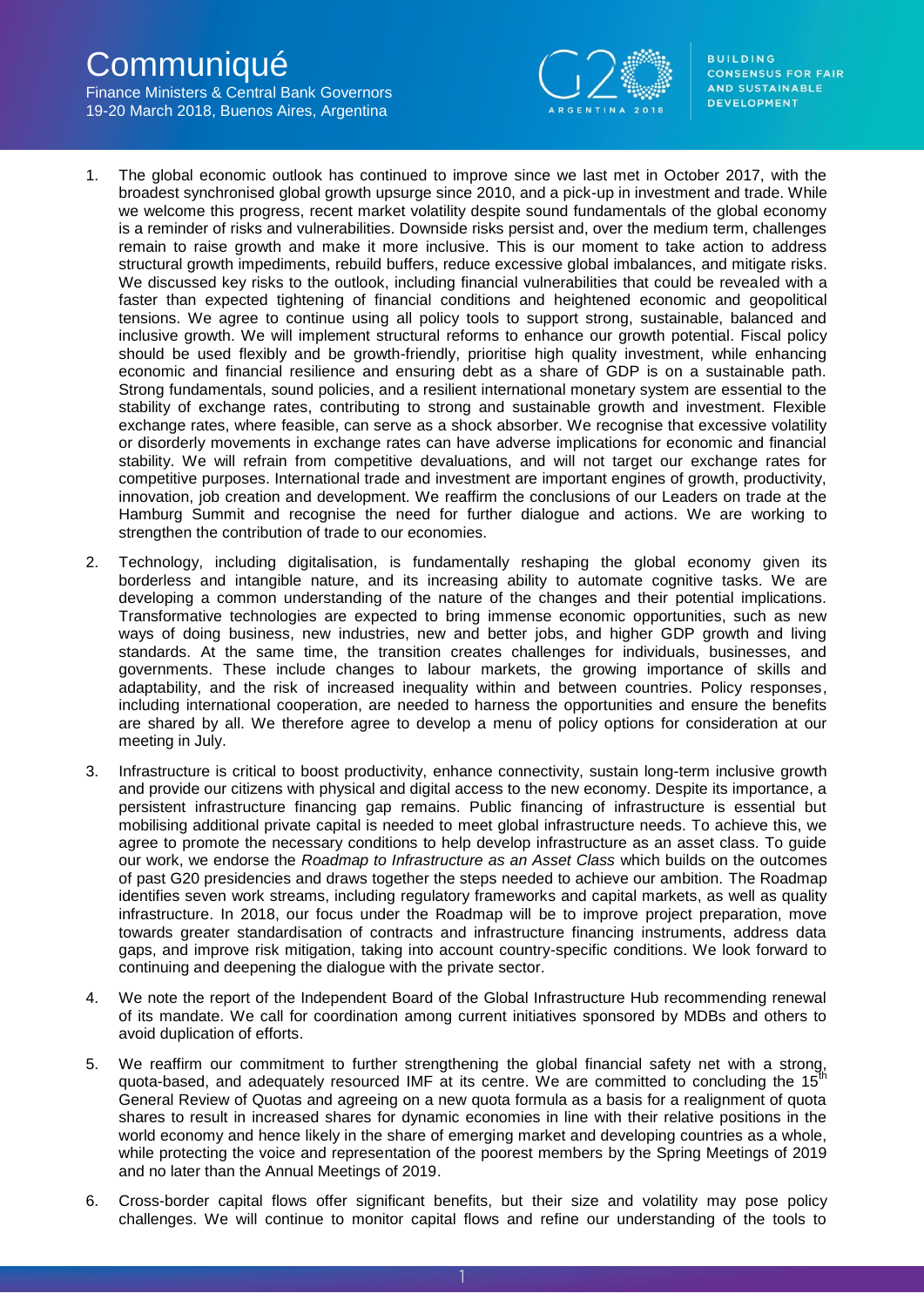improve the resilience of the international monetary system. We recognise the importance of macroprudential policies in limiting systemic risk. We continue to deepen our understanding of capital flow management measures and the conditions under which they might be effective, taking into account country-specific circumstances. We are looking forward to further work by the IMF, based on the IMF Institutional View on Capital Flow Management, that will help inform country actions and to the results of the Review of the OECD Code of Liberalisation of Capital Movement.

- 7. Rising debt levels in Low Income Countries (LICs) have led to concerns about debt vulnerabilities in these economies. We agree that building capacity in public financial management, strengthening domestic policy frameworks, and enhancing information sharing could help avoid new episodes of debt distress in LICs. We call for greater transparency, both on the side of debtors and creditors. We reaffirm our support to the ongoing work of the Paris Club, as the principal international forum for restructuring official bilateral debt, towards the broader inclusion of emerging creditors. We support the provision of technical assistance by the IMF and the World Bank Group (WBG) in debt recording and reporting in LICs, where needed, and look forward to the work of these institutions on debt transparency.
- 8. The global financial system must remain open, resilient and supportive of growth and grounded in agreed international standards. We will continue to closely monitor and, if necessary, address emerging risks and vulnerabilities in the financial system. We welcome the finalisation of Basel III, which completes main elements of the post crisis reforms. We remain committed to the full, timely and consistent implementation and finalisation of the reforms and their evaluation to help identify and address any material unintended consequences and ensure that the reforms accomplish their objectives. We look forward to the FSB-led evaluation of the reforms, including their effects on the financing of infrastructure investment and on incentives for central clearing of over-the-counter derivatives. We will continue to address the decline in correspondent banking relationships.
- 9. We acknowledge that technological innovation, including that underlying crypto-assets, has the potential to improve the efficiency and inclusiveness of the financial system and the economy more broadly. Crypto-assets do, however, raise issues with respect to consumer and investor protection, market integrity, tax evasion, money laundering and terrorist financing. Crypto-assets lack the key attributes of sovereign currencies. At some point they could have financial stability implications. We commit to implement the FATF standards as they apply to crypto-assets, look forward to the FATF review of those standards, and call on the FATF to advance global implementation. We call on international standard-setting bodies (SSBs) to continue their monitoring of crypto-assets and their risks, according to their mandates, and assess multilateral responses as needed.
- 10. We will continue our work for a globally fair and modern international tax system and welcome international cooperation and pro-growth tax policies. We remain committed to the implementation of the Base Erosion and Profit Shifting package and welcome progress to date. The impacts of the digitalisation of the economy on the international tax system remain key outstanding issues. We welcome the OECD interim report analysing the impact of the digitalisation of the economy on the international tax system. We are committed to work together to seek a consensus-based solution by 2020, with an update in 2019.
- 11. We have made substantial progress on tax transparency. Further steps to implement transparency standards and requirements for the exchange of information for tax purposes will take place this year. Jurisdictions scheduled to commence automatic exchange of financial account information for tax purposes in 2018 should ensure that all necessary steps are taken to meet this timeline. We call on all jurisdictions to sign and ratify the multilateral Convention on Mutual Administrative Assistance in Tax Matters. We look forward to the OECD's recommendations on how to further strengthen the criteria for assessing jurisdictions compliance with internationally agreed tax transparency standards. Defensive measures will be considered against listed jurisdictions. We continue to support assistance to developing countries to build their tax capacity. We welcome the first conference of the Platform for Collaboration on Tax and the efforts undertaken to help developing countries implement the new international tax standards. We also encourage countries to enhance tax certainty.
- 12. We commit to step up our fight against terrorist financing, money laundering and proliferation financing. We call for the full, effective and swift implementation of the FATF standards worldwide. We reaffirm our support for the FATF, as the global anti money laundering and counter terrorist financing standardsetting body, to further strengthen its institutional basis, governance and capacity. We call on FATF to enhance its efforts to counter proliferation financing.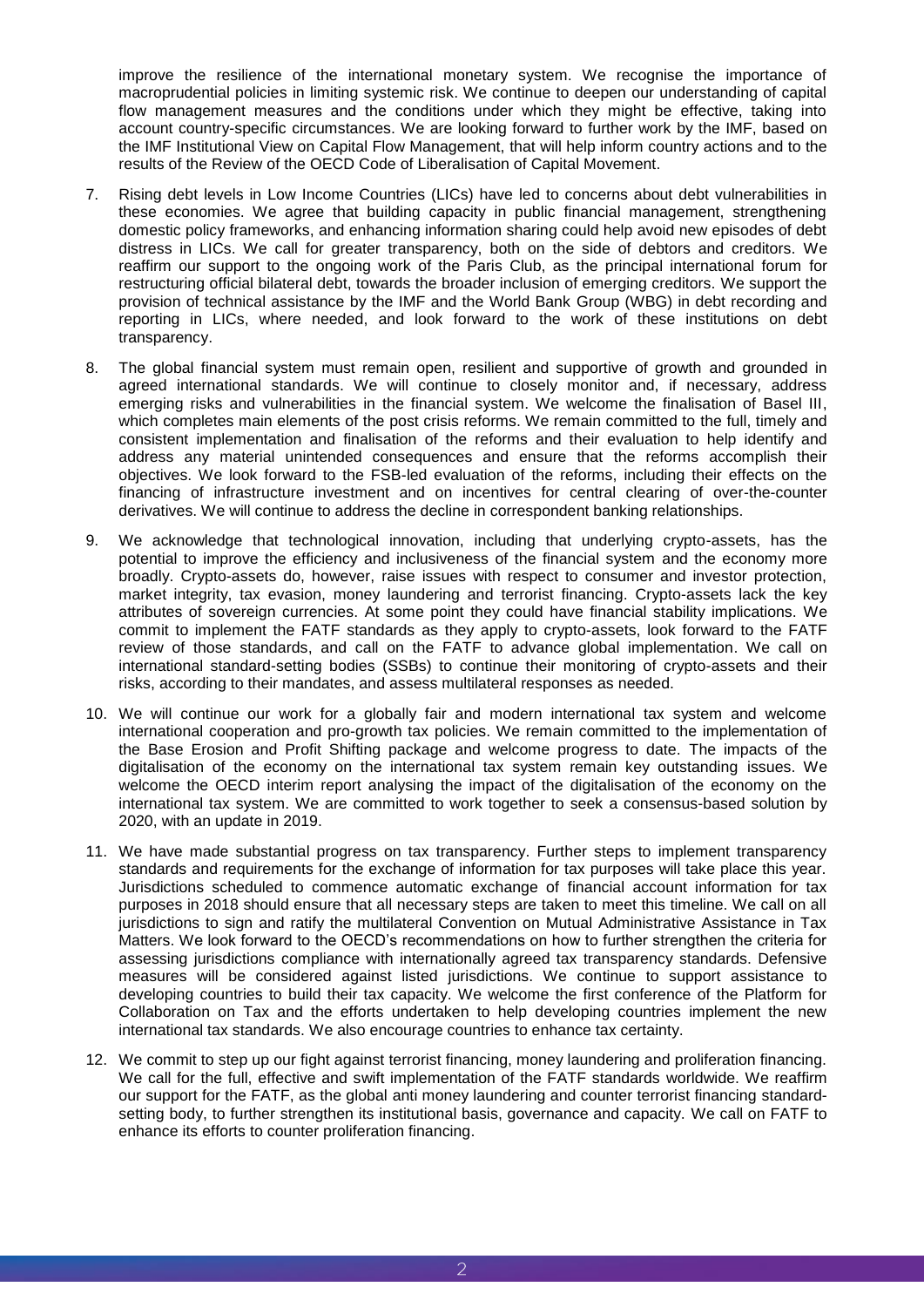

# Issues for further action

We ask the IMF, the Bank for International Settlements and the Financial Stability Board (FSB) to present to us at our meeting in April a common Report on "Financial stability risks during policy normalisation".

We ask the Framework Working Group (FWG) to develop a menu of policy options which we can draw on when responding to the impacts of technological change. It should outline options in potential policy areas relevant to the Finance Track, such as tax and transfer, public expenditure, competition and data, stressing its voluntary and forward-looking nature, and the importance of individual and evolving country circumstances.

We look forward to the convening of an infrastructure private sector advisory group which will provide technical advice on the infrastructure agenda in 2018.

We ask the IMF to continue to develop a stock-take on capital flow management measures, based on the IMF Institutional View on the Liberalization and Management of Capital Flows (IV) to help inform country actions in responding to large and volatile capital flows and to report to us at our meeting in October. We ask the IMF to prepare a note on its Institutional View in Practice, including how it has been applied since 2012, and deliver this to us at our next meeting in July.

We ask the IMF to complete and publish its macroprudential database in April.

We ask the OECD to produce a note on developments on the Code of Liberalisation of Capital Movements at our meeting in July. We ask the IMF and WBG to develop a note on existing debt transparency initiatives and deliver this to us ahead of our next meeting in July.

We ask the IMF and WBG to prepare a document on strengthening technical assistance in debt recording and reporting and deliver this to us ahead of our next meeting in July.

We ask the FSB, in consultation with other SSBs, including CPMI and IOSCO, and FATF to report in July 2018 on their work on crypto-assets.

We ask the FSB to coordinate, with the FATF, the IMF, the WBG, and the GPFI, to monitor the take-up of the recommendations in the FSB report "Stocktake of Remittance Service Providers' Access to Banking Services" of March 2018 and to report back to the G20 in July 2019.

We ask the OECD to deliver an update to us in 2019 on the progress made regarding the tax challenges of the digitalisation of the economy.

We ask the Platform for Collaboration on Tax to develop its workplan on its commitments by the IMF/WBG Annual Meetings this year and provide a progress report in 2019.

We ask the GPFI to produce, by July 2018, a Policy Guide for G20 and non-G20 countries to harness digitisation to provide financial services to unserved and underserved individuals and businesses currently operating in the informal economy.

We ask the Sustainable Finance Study Group (SFSG) to report, by July 2018, on the development and assessment of options for voluntary adoption by members to help deploy financing, including by creating sustainable assets for capital markets, developing sustainable Private Equity and Venture Capital, and exploring potential application of digital technologies to sustainable finance, taking into account countries' circumstances, priorities and needs.

We look forward to the upcoming conference on counter terrorist financing on 25-26 April in Paris.

# Reports and documents received

## Global economy

- o Surveillance Note, IMF.
- Going for Growth, OECD.